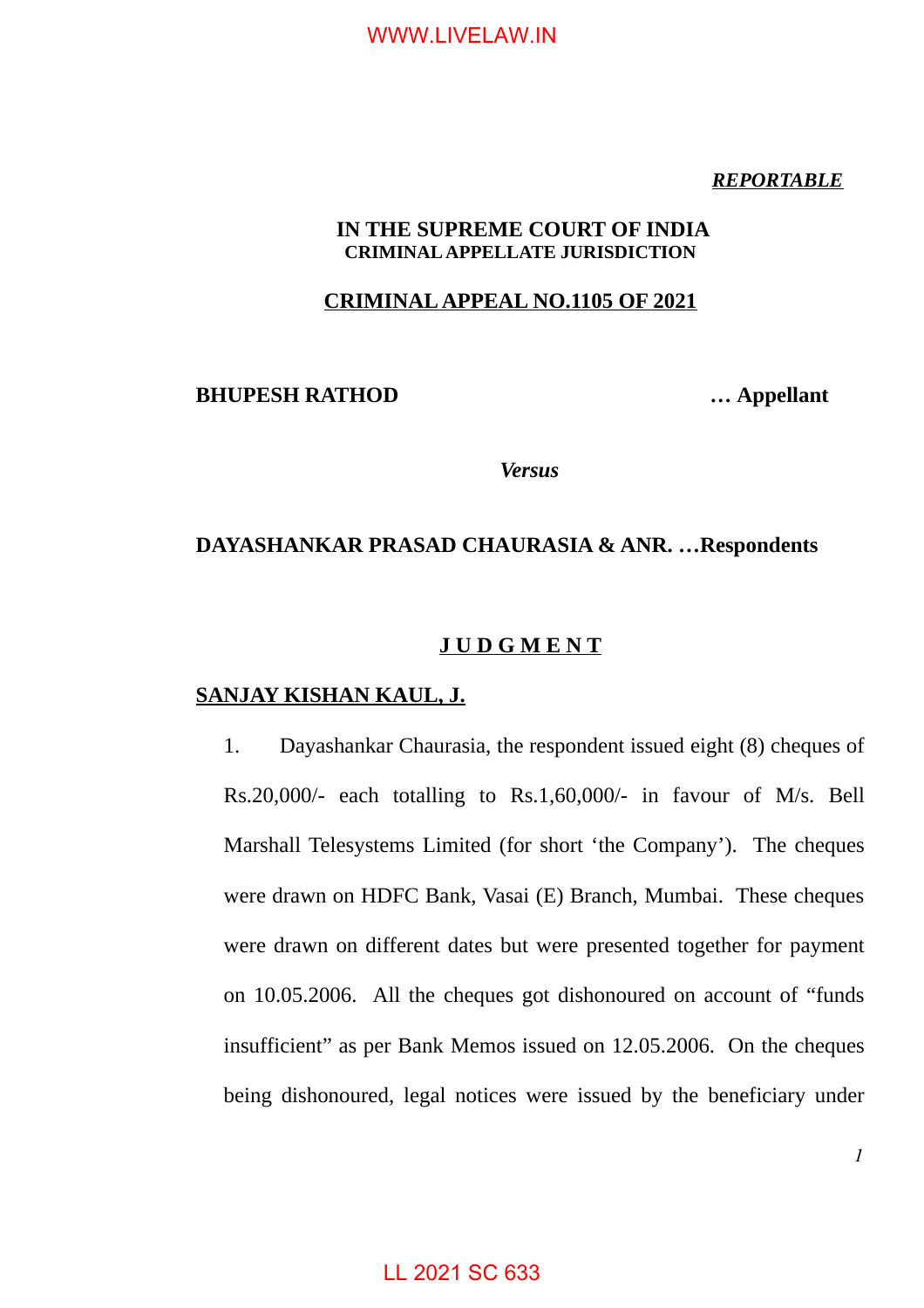Section 138(b) of the Negotiable Instruments Act, 1881 (hereinafter referred to as the 'NI Act') on 26.05.2006. The demand was, however not met within fifteen (15) days of the receipt of the notice nor was any reply sent which resulted in the complaint bearing No.160/SS/07 being filed on 07.07.2006 by Mr. Bhupesh Rathod before the Special Metropolitan Magistrate, Mumbai. The complaint was accompanied by a Board Resolution of the Company dated 17.05.2006 authorising Mr. Bhupesh Rathod to initiate legal action against the respondent on behalf of the Company. On 24.12.2007, the Company filed an affidavit through its Managing Director, i.e., Mr. Bhupesh Rathod, stating that it had authorised him through the abovementioned Board Resolution to file a complaint case against the respondent.

2. In view of the fact that much turns on the manner of description of the complainant, we reproduce the description of the complainant as under:

> "Mr. Bhupesh M. Rathod Managing Director of M/s. Bell Marshall Telesystems Ltd. Aged: 41 years, Occupation: Business Having address at 1107, V Maker Chamber, Nariman Point Mumbai- 400021."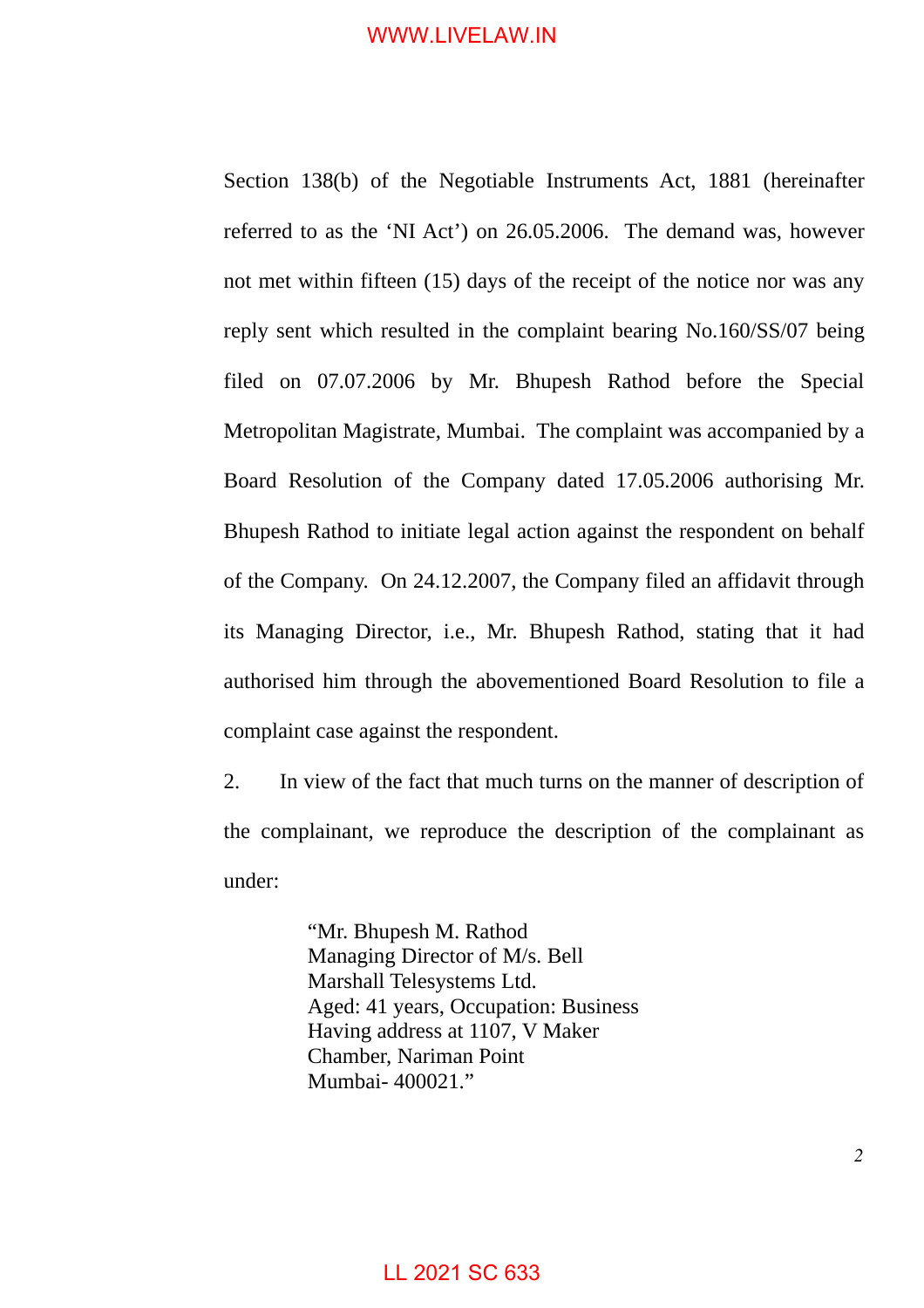3. The Board Resolution passed on 17.05.2006 is in the following

terms:

"RESOLVED THAT legal action be initiated against Dayashankar Prasad Choursiya for the dishonour of chqs issued by him and in discharge of this liabilities to the company and Mr. Bhupesh Rathod/Sashikant Ganekar is hereby authorized to appoint advocates, issues of notices through advocate, file complaint, Verifications on Oath, appoint Constituent attorney to file complaint in the court and attend all such affairs which may be needed in the process of legal actions."

> For Bell Marshal Tele Systems LTD. Sd/-

Dated: 17/05/2006 Director"

4. We reproduce the aforesaid as the competency and the manner of filing of the complaint are the primary considerations debated before us.

5. The case made out in the complaint is that a sum of Rs.1,60,000/ was advanced to the respondent by the Company and the cheques were issued to repay the loan. The respondent took an objection that the complaint was filed in the personal capacity of Mr. Bhupesh Rathod and not on behalf of the Company. While on the other hand it was contended by the appellant that the complaint was in the name of the Company and in the cause title of the complaint he had described himself as the Managing Director. The Company was a registered company under the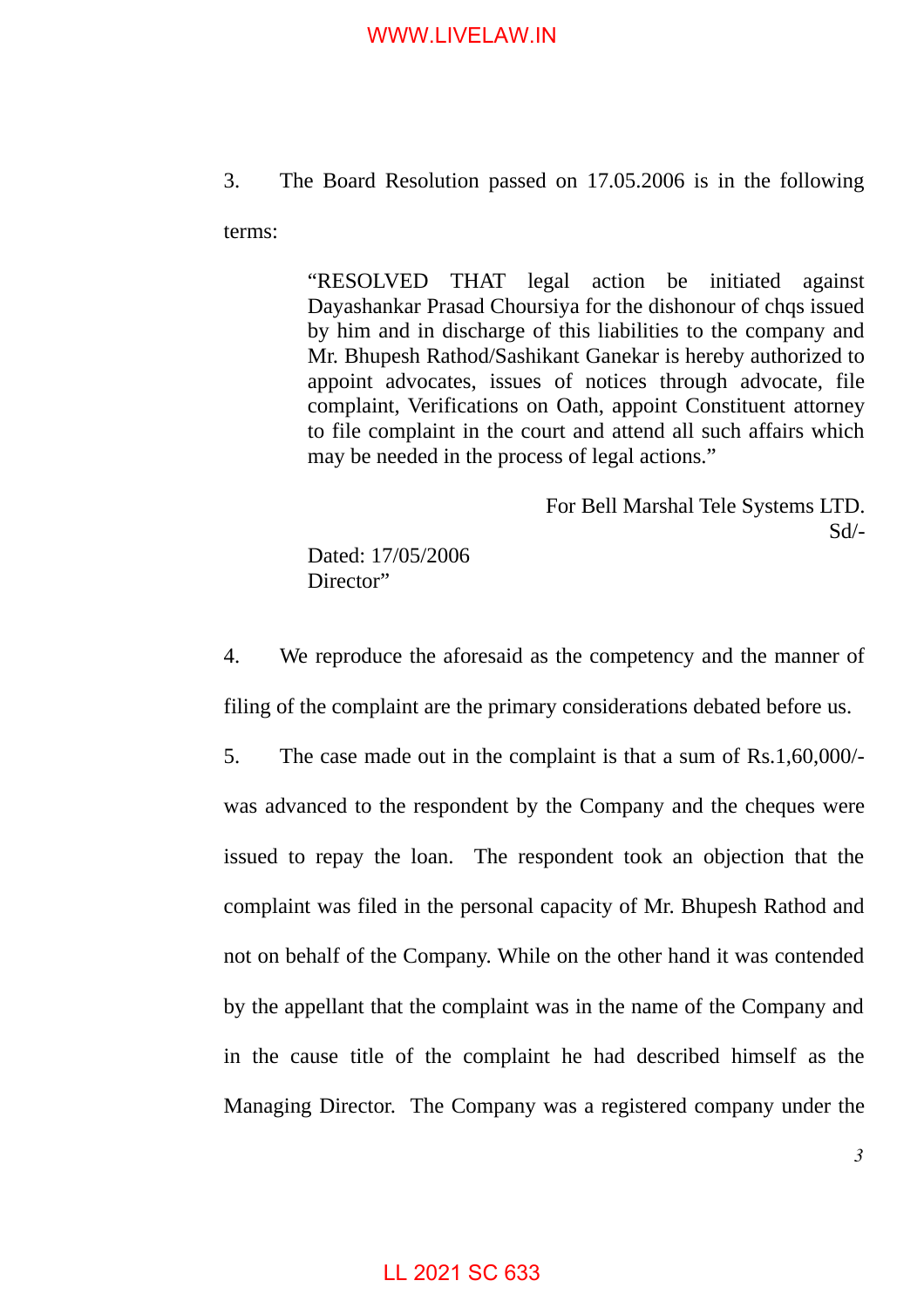Companies Act, 1956. The registration certificate, however, was not placed on record. On this aspect, it was the further submission of the respondent that it is only in the aforesaid title description that the complainant is described as the Managing Director of the Company but in the body of the complaint it is not so mentioned.

6. The trial court acquitted the respondent on 12.03.2009 based on a dual reasoning –

(a) there was no document except the promissory note signed by the respondent to show that the loan was being granted; and

(b) the Board Resolution itself was not signed by the Board of Directors (it may be stated that this was really a true copy of the Board Resolution).

7. The appellant preferred an appeal before the High Court. The High Court by the impugned order dated 03.08.2015 dismissed the appeal.

8. It may be relevant to note that the High Court traversed many paths while coming to this conclusion. In a nutshell the reasoning was:

(a) it could not be said that the complaint had been filed by a payee or holder in due course as mandated under Section 142(a) of the NI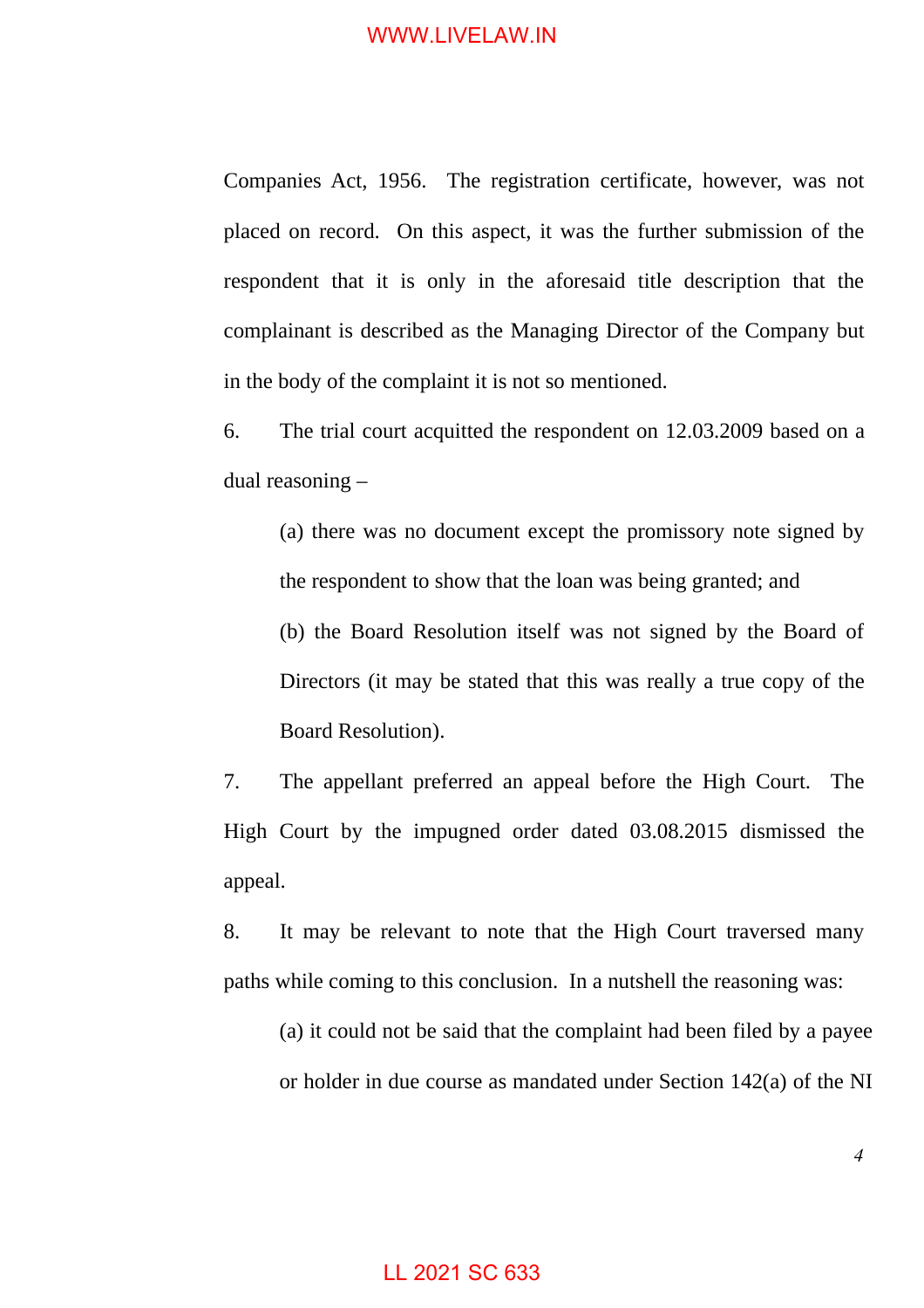Act;

(b) the payee was the Company and a perusal of the complaint did not show that the complaint was filed by the Company. It had been filed by the appellant who had described himself as the Managing Director of the Company only in the cause title of the complaint; (c) probably a conscious choice was made to not file the complaint in the name of the Company as it was unclear whether the Company was authorised to advance loans.

9. We may note that the High Court did not give its imprimatur to the entire reasoning of the trial court as it noticed that the demand notice was sent on behalf of the Company. Thus, the Company was aware that the complaint had to be filed by the Company itself. It was observed that the aforesaid aspect was probably left vague on purpose by the Company and therefore, it was opined that the complaint had not been filed by the payee in terms of Section 142 of the NI Act.

#### *Complainant's/Appellant's submissions*:

10. The appellant contended before us that it was quite apparent from the cause title of the complaint which is an integral part of the complaint,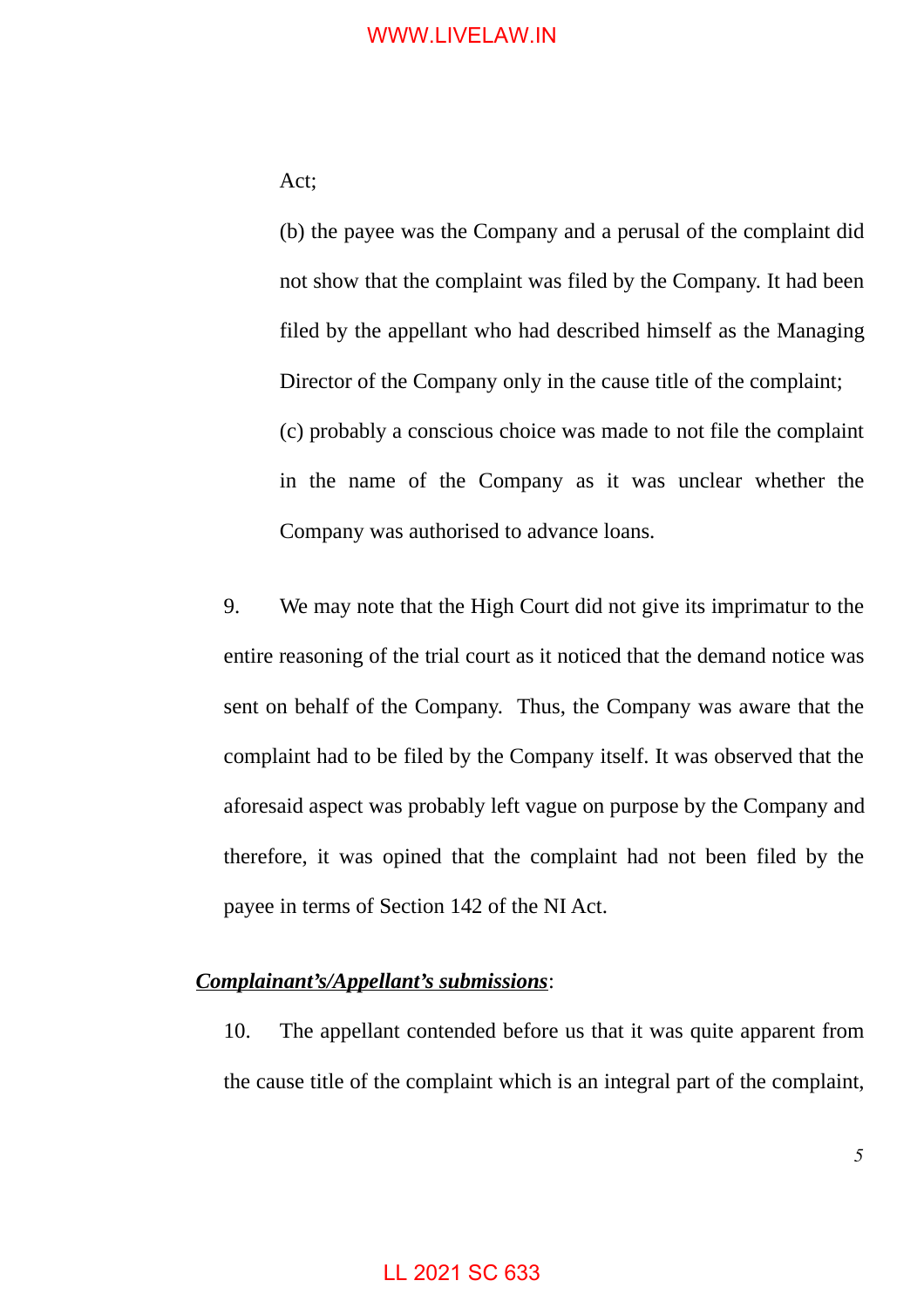that the same had been filed on behalf of the Company. It was further contended that this was the reason that the Board Resolution authorising the Managing Director to file a complaint for dishonour of the cheques was annexed. The address given was of the Company, which was the registered office address. The affidavit filed in the cross-examination in pursuance thereto left no manner of doubt that the complaint was filed as the Managing Director of the Company.

11. It is the say of the appellant that there is a presumption under Section 139 and 118 of the NI Act which was not rebutted by the respondent. It was further contended that a duly signed cheque was sufficient to raise a presumption under Section 139 of the NI Act against the respondent as held in *Triyambak S. Hegde v. Sripad[1](#page-5-0)* . It was not the say of the respondent in defence that the cheque was not signed by him or was signed under any fraud or misrepresentation.

12. It was submitted that a very hyper technical view of the matter had been taken and it only related to the format of the filing of the complaint and not the substance. The trial court itself had accepted that the complaint was filed on behalf of the Company as otherwise it would have refused to take cognizance under Section 142(a) of the NI Act. The

<span id="page-5-0"></span><sup>&</sup>lt;sup>1</sup> Crl. Appeal Nos. 849-850/2011 decided on 23.09.2021.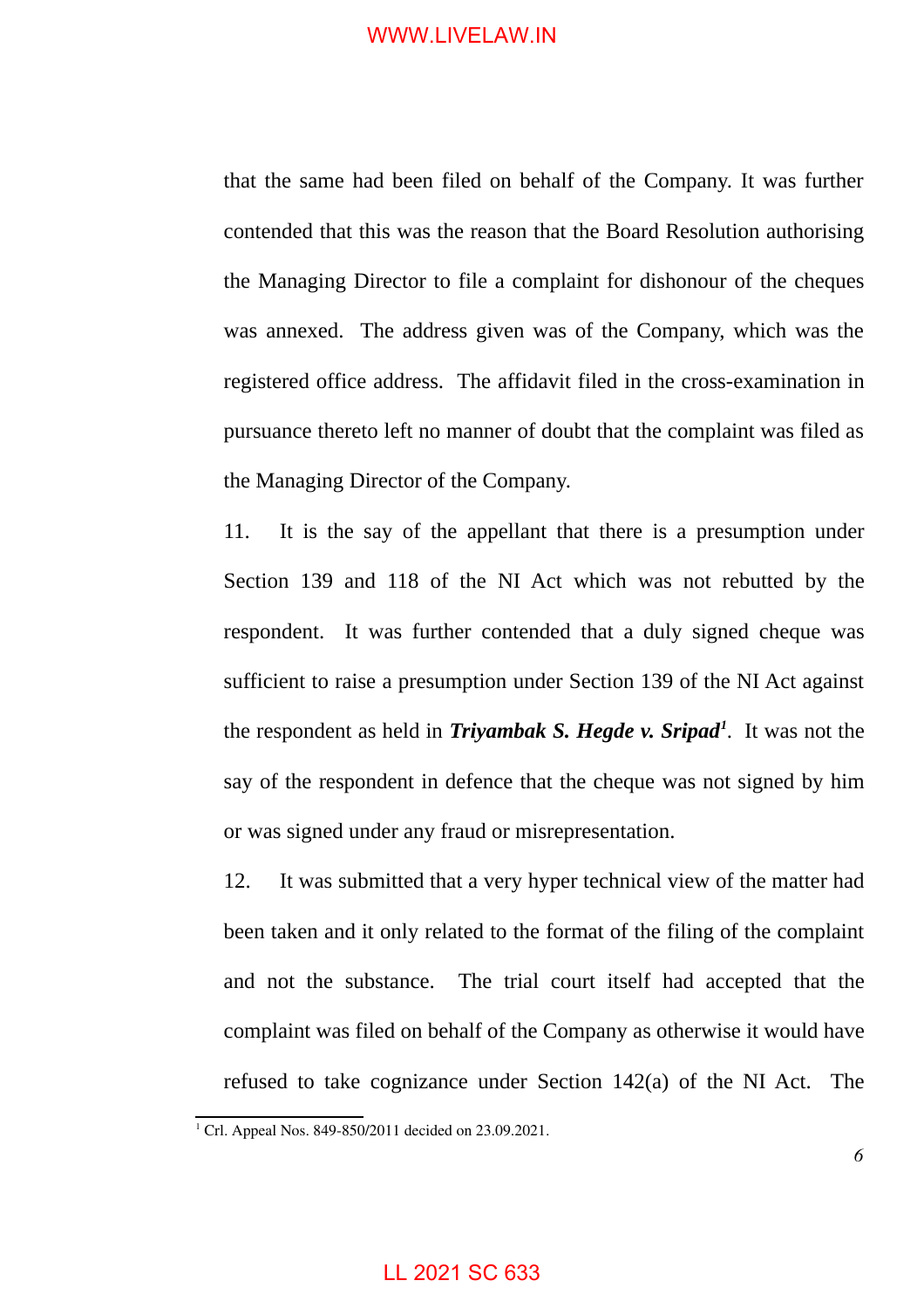respondent had not even challenged the summoning order on the ground that the complaint is not filed on behalf of the Company.

#### *Respondent's submissions*:

13. Learned counsel for the respondent, however, contended that the appellant had failed to prove his case beyond reasonable doubt and the complaint itself was not in a proper form. The complaint and the Board Resolution did not lead to a conclusion that it was filed on behalf of the Company. The Board Resolution was also not signed by the Directors of the Company nor does it find that it authorises the complainant to file the complaint.

14. The respondent also contended that no loan was advanced by the Company nor has it been proved as to whose account the alleged loan was advanced to. No loan agreement in favour of the Company was placed on record.

#### *Our View*:

15. We have examined the submissions of the learned counsel for the parties.

16. To decide the controversy the relevant Sections of the NI Act are

*7*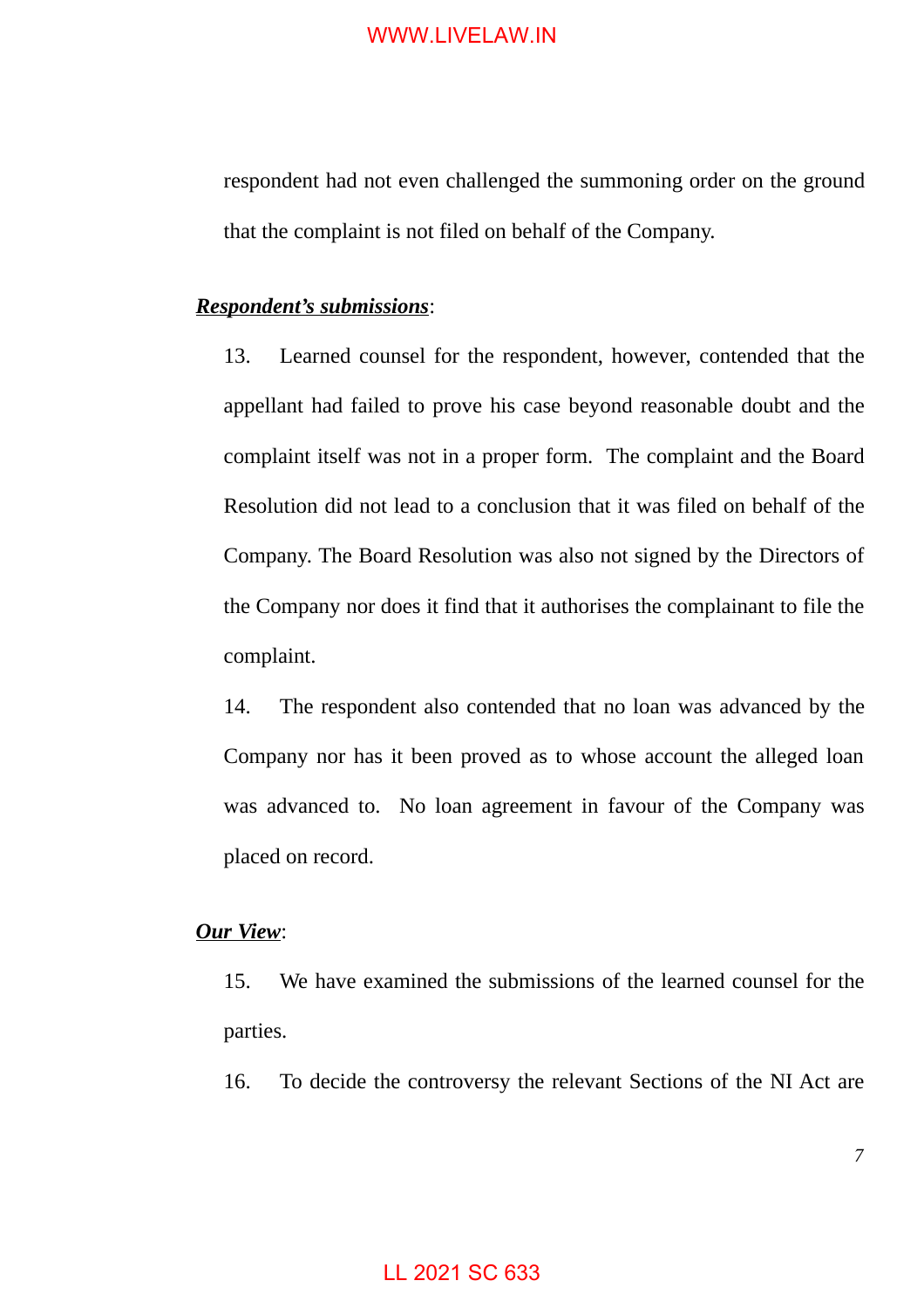extracted as under:

"**138. Dishonour of cheque for insufficiency, etc., of funds in the account. —** Where any cheque drawn by a person on an account maintained by him with a banker for payment of any amount of money to another person from out of that account for the discharge, in whole or in part, of any debt or other liability, is returned by the bank unpaid, either because of the amount of money standing to the credit of that account is insufficient to honour the cheque or that it exceeds the amount arranged to be paid from that account by an agreement made with that bank, such person shall be deemed to have committed an offence and shall, without prejudice to any other provision of this Act, be punished with imprisonment for [a term which may be extended to two years], or with fine which may extend to twice the amount of the cheque, or with both:

Provided that nothing contained in this section shall apply unless--

(a) the cheque has been presented to the bank within a period of six months from the date on which it is drawn or within the period of its validity, whichever is earlier;

(b) the payee or the holder in due course of the cheque, as the case may be, makes a demand for the payment of the said amount of money by giving a notice; in writing, to the drawer of the cheque, [within thirty days] of the receipt of information by him from the bank regarding the return of the cheque as unpaid; and

(c) the drawer of such cheque fails to make the payment of the said amount of money to the payee or, as the case may be, to the holder in due course of the cheque, within fifteen days of the receipt of the said notice."

.... .... .... .... .... "**139. Presumption in favour of holder.—** It shall be presumed, unless the contrary is proved, that the holder of a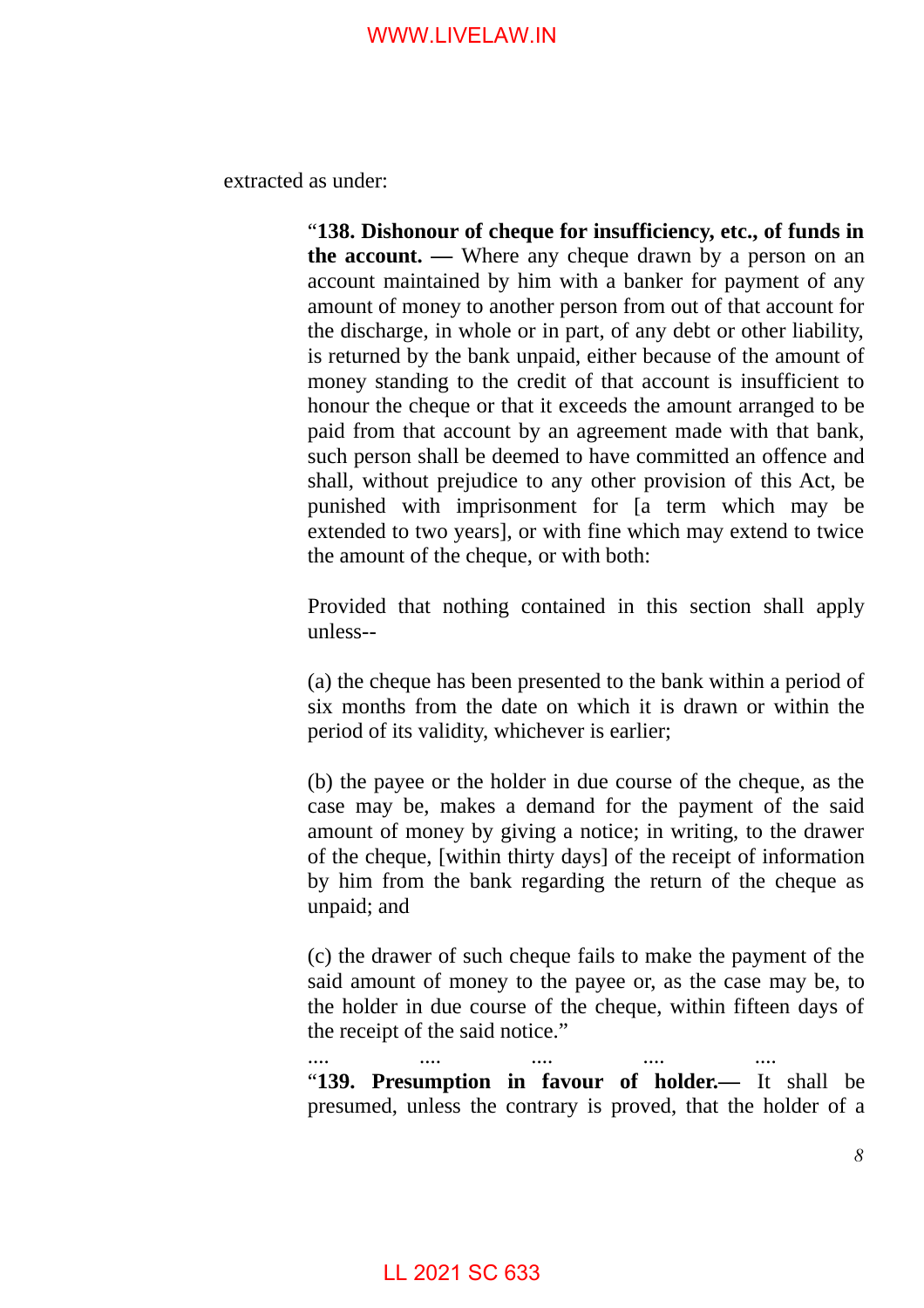cheque received the cheque of the nature referred to in section 138 for the discharge, in whole or in part, of any debt or other liability."

.... .... .... .... ....

"**118. Presumptions as to negotiable instruments.—** Until the contrary is proved, the following presumptions shall be made: —

(g) that holder is a holder in due course:— that the holder of a negotiable instrument is a holder in due course : provided that, where the instrument has been obtained from its lawful owner, or from any person in lawful custody thereof, by means of an offence or fraud, or has been obtained from the maker or acceptor thereof by means of an offence or fraud, or for unlawful consideration, the burden of proving that the holder is a holder in due course lies upon him."

"**142. Cognizance of offences.—** Notwithstanding anything contained in the Code of Criminal Procedure, 1973 (2 of 1974), —

.... .... .... .... ....

(a) no court shall take cognizance of any offence punishable under section 138 except upon a complaint, in writing, made by the payee or, as the case may be, the holder in due course of the cheque;

(b) such complaint is made within one month of the date on which the cause of action arises under clause (c) of the proviso to section 138:

[Provided that the cognizance of a complaint may be taken by the Court after the prescribed period, if the complainant satisfies the Court that he had sufficient cause for not making a complaint within such period;]

(c) no court inferior to that of a Metropolitan Magistrate or a

*9*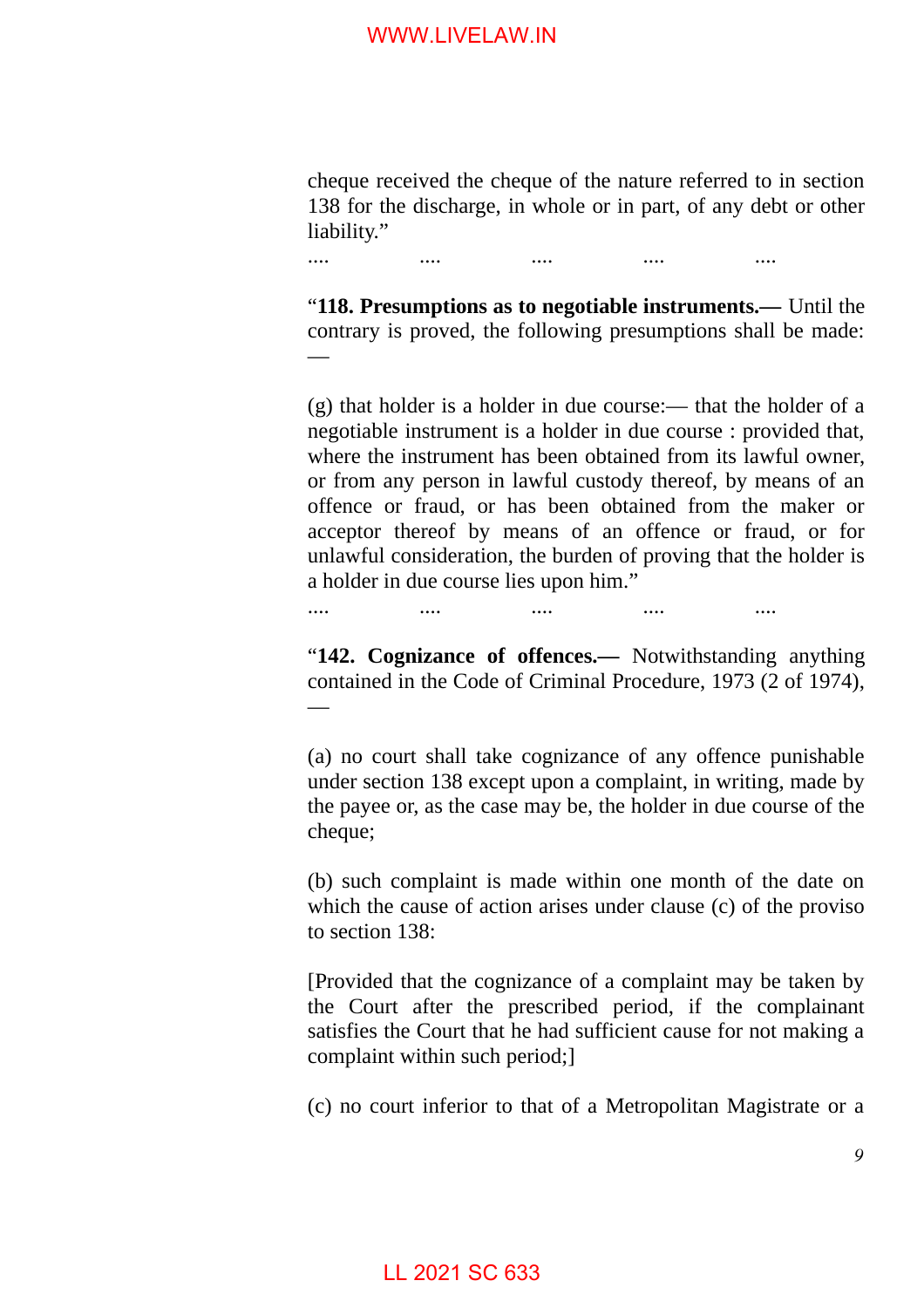Judicial Magistrate of the first class shall try any offence punishable under section 138."

17. We must say at the inception that the respondent not having disputed his signatures on the cheques, it was for the respondent to show in what circumstances the cheques had been issued, i.e., why was it not a cheque issued in due course. The words of Section 139 of the NI Act are quite clear that unless the contrary is proved, it shall be presumed that the holder of the cheque received the cheque of the nature referred to in Section 138 for the discharge, in whole or in part, of any debt or other liability. The respondent has not set up a case that the nature of transaction was of the nature which fell beyond the scope of Section 138. Other than taking a technical objection, really nothing has been said on the substantive aspect.

18. The only eligibility criteria prescribed under Section 142(1)(a) is that the complaint must be by the payee or the holder in due course.

19. In the conspectus of the aforesaid principles we have to deal with the plea of the respondent that the complaint was not filed by the competent complainant as it is the case that the loan was advanced by the Company. As to what would be the governing principles in respect of a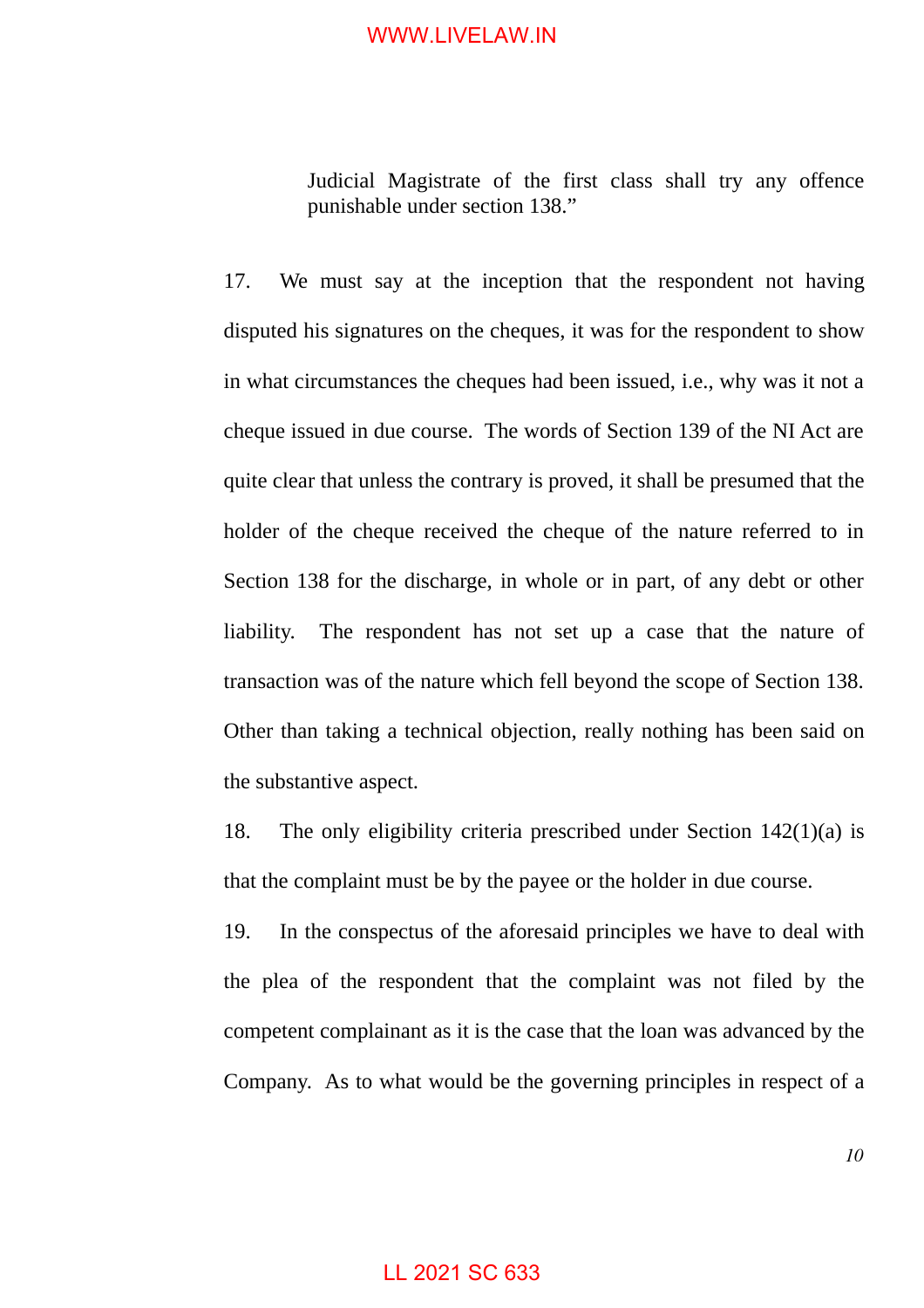corporate entity which seeks to file the complaint, an elucidation can be found in the judgment of this Court in *Associated Cement Co. Ltd. v. Keshavanand[2](#page-10-0)* . If a complaint was made in the name of the Company, it is necessary that a natural person represents such juristic person in the court and the court looks upon the natural person for all practical purposes. It is in this context that observations were made that the body corporate is a *de jure* complainant while the human being is a *de facto* complainant to represent the former in the court proceedings. Thus, no Magistrate could insist that the particular person whose statement was taken on oath alone can continue to represent the Company till the end of the proceedings. Not only that, even if there was initially no authority the Company can at any stage rectify that defect by sending a competent person.

20. The aforesaid judgment was also taken note of in a subsequent judgment of this Court in *M.M.TC Ltd. & Anr. v. Medchl Chemicals and Pharma (P) Ltd. & Anr.[3](#page-10-1)* .

21. We find that the judicial precedents cited aforesaid have been breached by the Courts below. The High Court also embarked on a

*11*

<span id="page-10-0"></span><sup>&</sup>lt;sup>2</sup> (1998) 1 SCC 687.

<span id="page-10-1"></span><sup>3</sup> (2002) 1 SCC 234.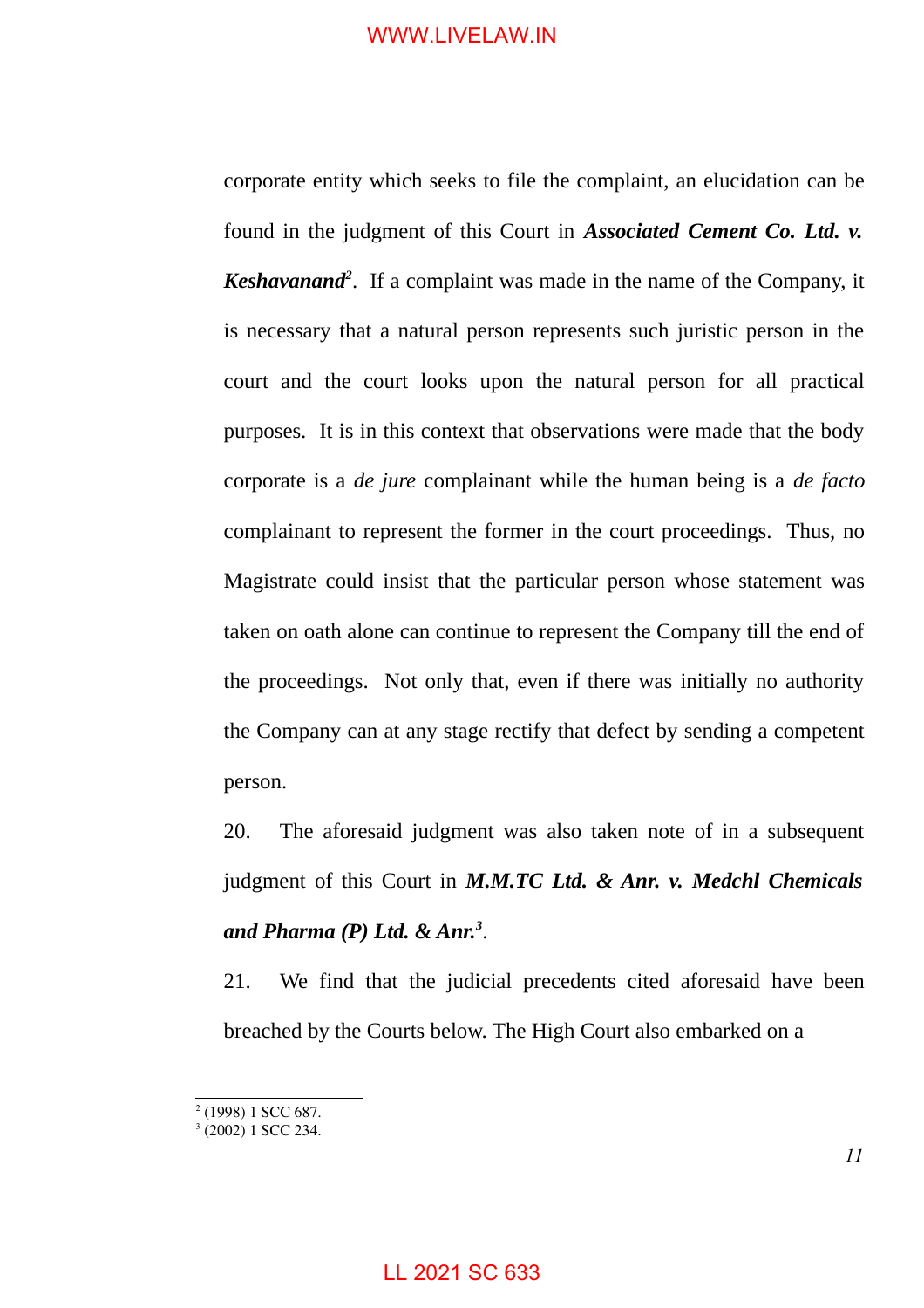discussion as to the vagueness of the identity of the complainant and its relation with the legality of a loan which may be granted by the Company, something that was not required to be gone into.

22. If we look at the format of the complaint which we have extracted aforesaid, it is quite apparent that the Managing Director has filed the complaint on behalf of the Company. There could be a format where the Company's name is described first, suing through the Managing Director but there cannot be a fundamental defect merely because the name of the Managing Director is stated first followed by the post held in the Company.

23. It is also relevant to note that a copy of the Board Resolution was filed along with the complaint. An affidavit had been brought on record in the trial court by the Company, affirming to the factum of authorisation in favour of the Managing Director. A Manager or a Managing Director ordinarily by the very nomenclature can be taken to be the person in-charge of the affairs Company for its day-to-day management and within the activity would certainly be calling the act of approaching the court either under civil law or criminal law for setting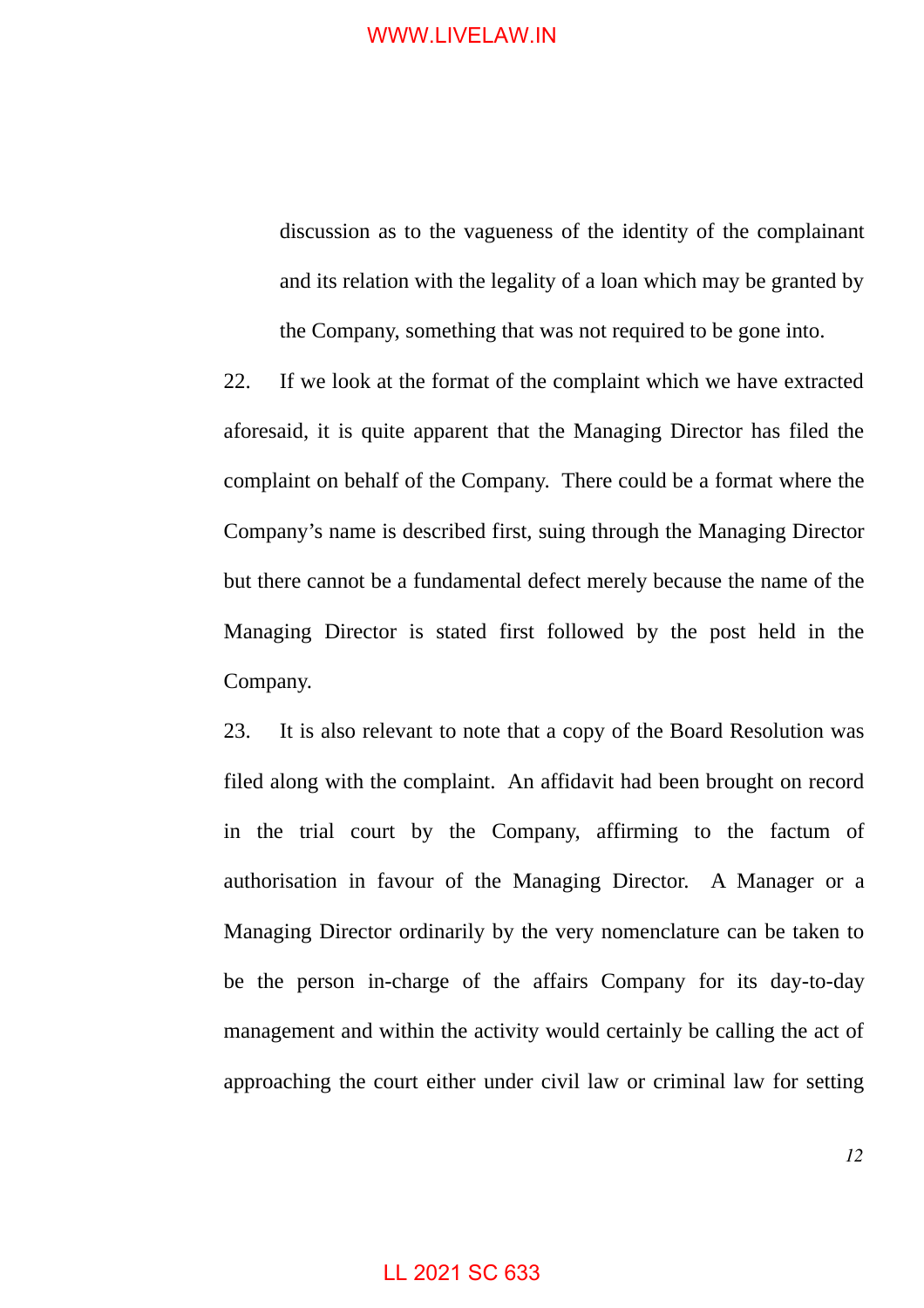the trial in motion.<sup>[4](#page-12-0)</sup> It would be too technical a view to take to defeat the complaint merely because the body of the complaint does not elaborate upon the authorisation. The artificial person being the Company had to act through a person/official, which logically would include the Chairman or Managing Director. Only the existence of authorisation could be verified.

24. While we turn to the authorisation in the present case, it was a copy and, thus, does not have to be signed by the Board Members, as that would form a part of the minutes of the Board meeting and not a true copy of the authorisation. We also feel that it has been wrongly concluded that the Managing Director was not authorised. If we peruse the authorisation in the form of a certified copy of the Resolution, it states that legal action has to be taken against the respondent for dishonour of cheques issued by him to discharge his liabilities to the Company. To this effect, Mr. Bhupesh Rathod/Sashikant Ganekar were authorised to appoint advocates, issues notices through advocate, file complaint, verifications on oath, appoint Constituent attorney to file complaint in the court and attend all such affairs which may be needed in the process of legal actions. What more could be said?

<span id="page-12-0"></span><sup>4</sup> Credential Finance Ltd. v. State of Maharashtra 1998(3) Mh.L.J. 805.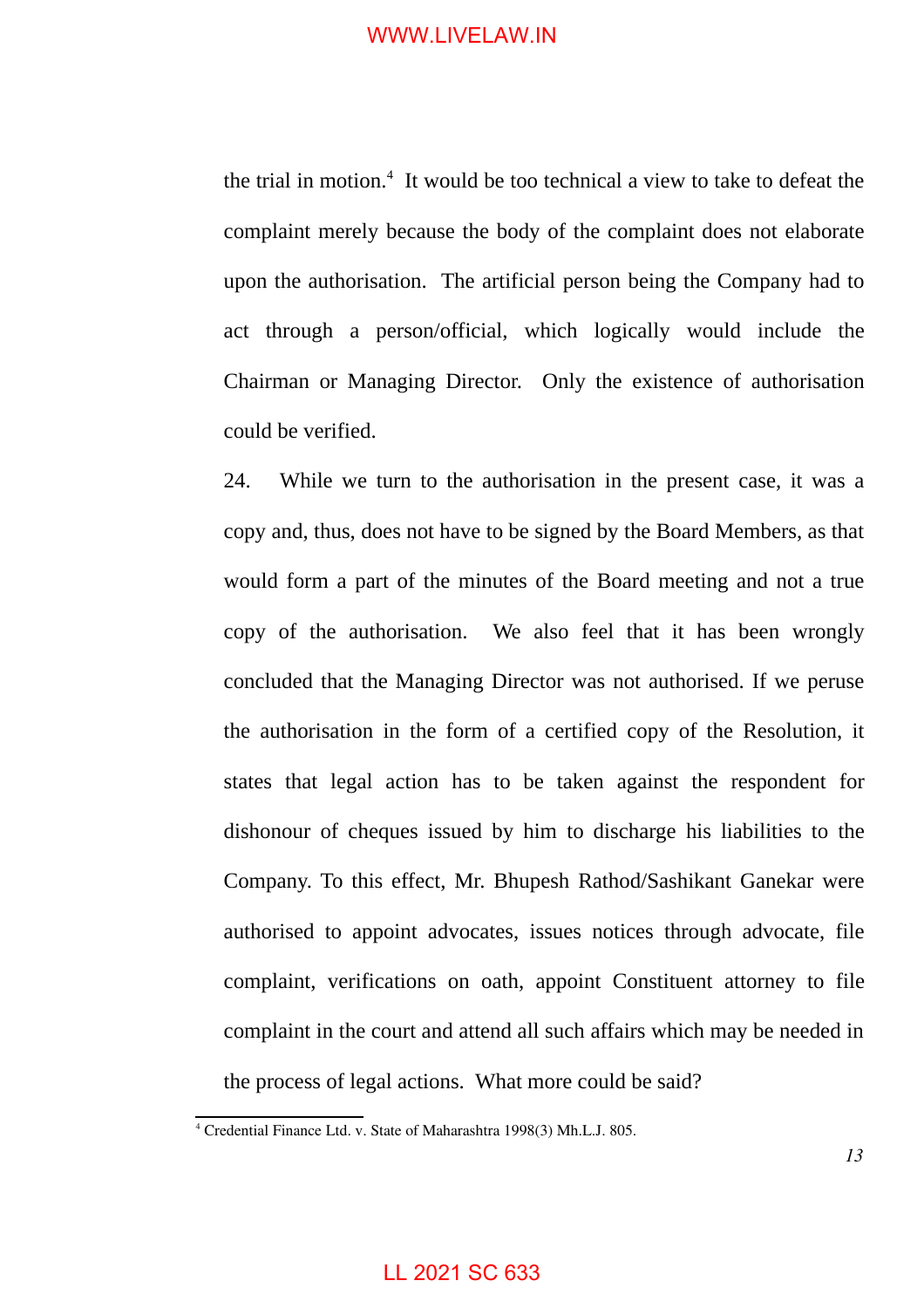25. The finding by the Courts below as to the lack of authorisation to depose also, thus, stands nullified.

26. The description of the complainant with its full registered office address is given at the inception itself except that the Managing Director's name appears first as acting on behalf of the Company. The affidavit and the cross-examination in respect of the same during trial supports the finding that the complaint had been filed by the Managing Director on behalf of the Company. Thus, the format itself cannot be said to be defective though it may not be perfect. The body of the complaint need not be required to contain anything more in view of what has been set out at the inception coupled with the copy of the Board Resolution. There is no reason to otherwise annex a copy of the Board Resolution if the complaint was not being filed by the appellant on behalf of the Company.

27. In our view, one of the most material aspects is, as stated aforesaid, that the signatures on the cheques were not denied. Neither was it explained by way of an alternative story as to why the duly signed cheques were handed over to the Company. There was no plea of any fraud or misrepresentation. It does, thus, appear that faced with the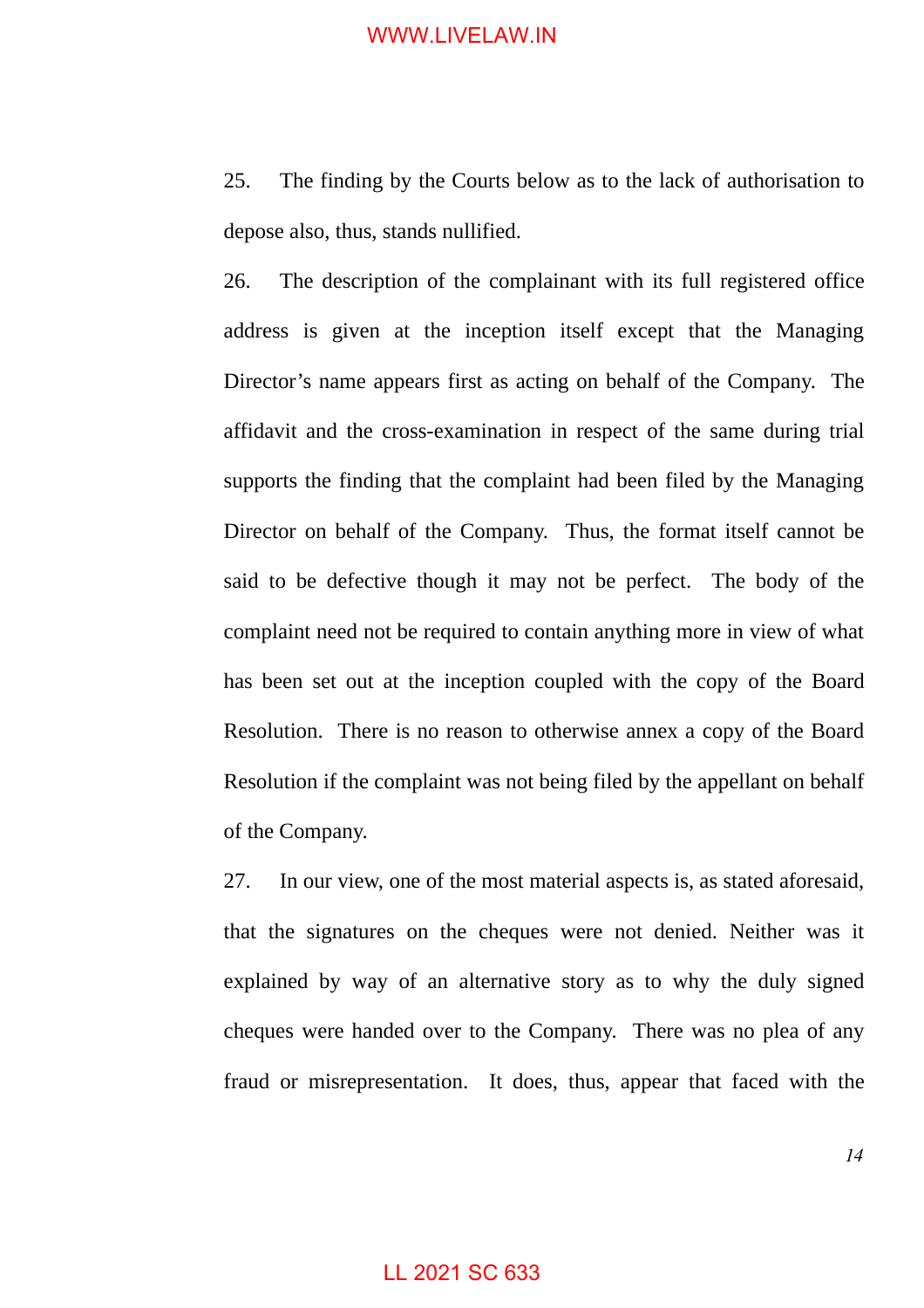aforesaid position, the respondent only sought to take a technical plea arising from the format of the complaint to evade his liability. There was no requirement of a loan agreement to be executed separately as any alternative nature of transaction was never stated.

### *Conclusion*:

28. We are, thus, of the view that both the impugned orders of the trial court and the High Court cannot be sustained and are required to be set aside. The finding is, thus, reached that the complaint was properly instituted and the respondent failed to disclose why he did not meet the financial liability arising to a payee, who is a holder of a cheque in due course.

29. We now turn to what would be the result of the aforesaid finding. The complaint was instituted in July, 2006. Fifteen (15) years have elapsed since then. The punishment prescribed for such an offence under Section 138 of the NI Act is imprisonment for a term which may extend to two years, or with fine which may extend to twice the amount of the cheque, or with both. We are of the view that in the given scenario the respondent should be sentenced with imprisonment for a term of one year and with fine twice the amount of the cheque, i.e., Rs.3,20,000/-.

## LL 2021 SC 633

*15*